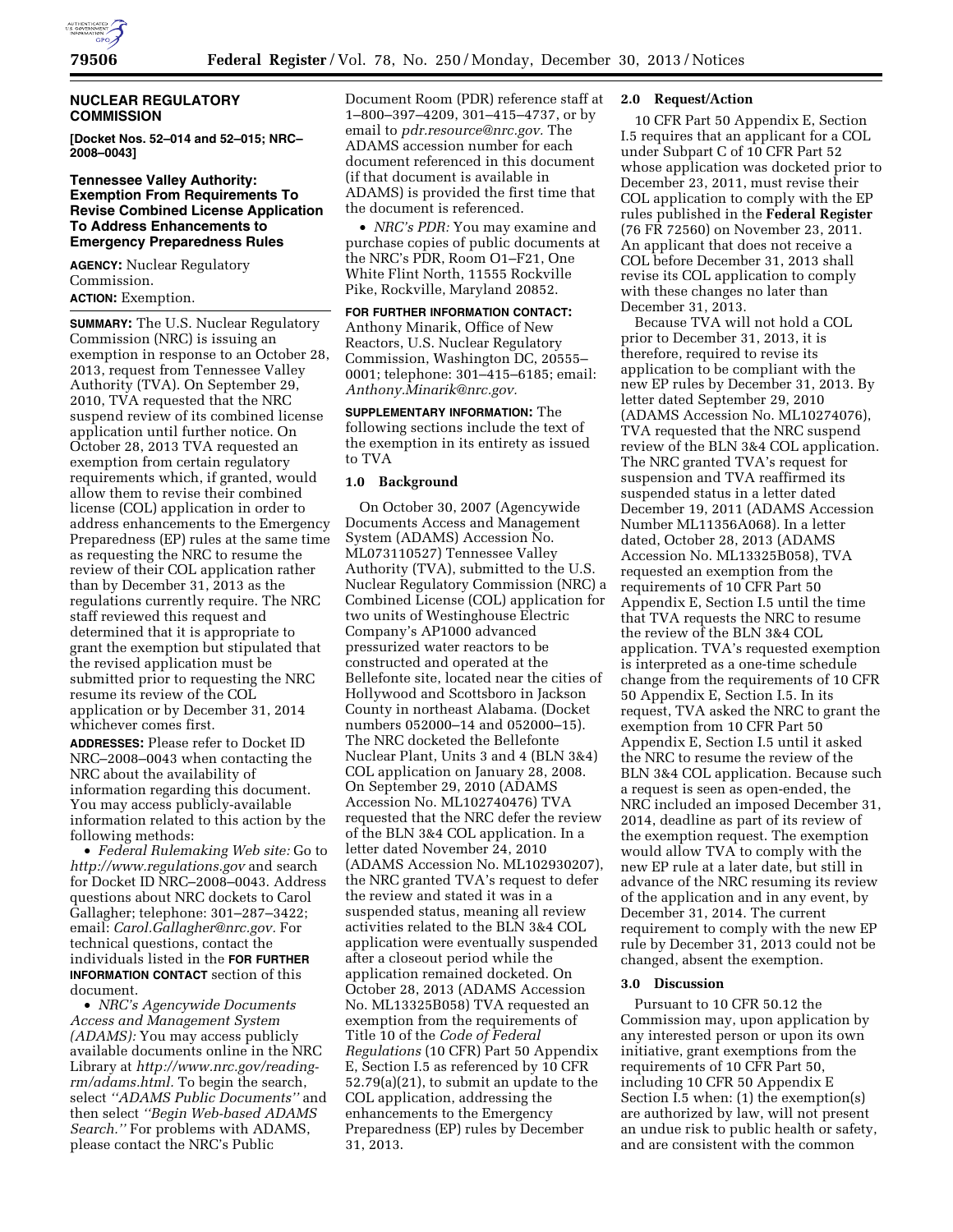defense and security; and (2) special circumstances are present. As relevant to the requested exemption, special circumstances exist if: ''[a]pplication of the regulation in the particular circumstances would not serve the underlying purpose of the rule or is not necessary to achieve the underlying purpose of the rule'' (10 CFR 50.12(a)(2)(ii)).

The purpose of 10 CFR Part 50 Appendix E, Section I.5 was to ensure that applicants and new COL holders updated their COL applications or Combined License to allow the NRC to review them efficiently and effectively, and to bring the applicants or licensees into compliance prior to receiving a license, or, for licensees, prior to operating the plant. The targets of Section I.5 of the rule were those applications that were being actively reviewed by the NRC Staff when the rule came into effect on November 23, 2011. Because TVA requested the NRC suspend its review of the BLN 3&4 COL application, compelling TVA to revise its COL application in order to meet the December 31, 2013 compliance deadline would result in unnecessary burden and hardship for the applicant to meet the compliance date. So long as it is recognized that the COL application must be updated to comply with the enhancements to the EP rules, prior to the NRC approving their COL application, it makes no difference if they revise the COL application now, when they request the review be restarted, or December 31, 2014. For this reason the application of 10 CFR Part 50 Appendix E, Section I.5, for the suspended BLN 3&4 COL application is deemed unnecessary, and therefore special circumstances are present.

#### *Authorized by Law*

The exemption is a one-time schedule exemption from the requirements of 10 CFR Part 50 Appendix E, Section I.5. The exemption would allow TVA to revise its COL application, and comply with the new EP rules on or before December 31, 2014 in lieu of December 31, 2013, the date required by 10 CFR Part 50 Appendix E, Section I.5. As stated above, 10 CFR 50.12 allows the NRC to grant exemptions from the requirements of 10 CFR Part 50 . The NRC staff has determined that granting TVA the requested one-time exemption from the requirements of 10 CFR 50 Appendix E, Section I.5 will not result in a violation of the Atomic Energy Act of 1954, as amended, or the NRC's regulations. Therefore, the exemption is authorized by law.

# *No Undue Risk to Public Health and Safety*

The underlying purpose of the enhancements to Emergency Preparedness found in 10 CFR Part 50, Appendix E, is to amend certain EP requirements to enhance protective measures in the event of a radiological emergency; address, in part, enhancements identified after the terrorist events of September 11, 2001; clarify regulations to effect consistent EP implementation among licensees; and modify certain requirements to be more effective and efficient. Since plant construction cannot proceed until the NRC review of the application is completed, a mandatory hearing is completed and a license is issued, the exemption does not increase the probability of postulated accidents. Additionally, based on the nature of the requested exemption as described above, no new accident precursors are created by the exemption; thus neither the probability, nor the consequences of postulated accidents are increased. Therefore, there is no undue risk to public health and safety.

# *Consistent With Common Defense and Security*

The requested exemption would allow TVA to submit the revised COL application prior to requesting the NRC to resume the review and, in any event, on or before December 31, 2014. This schedule change has no relation to security issues. Therefore, the common defense and security is not impacted.

# *Special Circumstances*

Special circumstances, in accordance with 10 CFR  $50.12(a)(2)(ii)$  are present whenever "[a]pplication of the regulation in the particular circumstances would not serve the underlying purpose of the rule or is not necessary to achieve the underlying purpose of the rule'' (10 CFR 50.12(a)(2)(ii)). The underlying purpose of 10 CFR part 50 Appendix E, Section I.5 is to ensure that applicants are in compliance with the new EP rules in a time that allows the NRC to effectively review their revised COL application prior to issuance of the license. Because the BLN 3&4 COL application review is now suspended, the application of this regulation in this particular circumstance is unnecessary in order to achieve its underlying purpose. If the NRC were to grant this exemption, and TVA were then required to comply by December 31, 2014 or prior to any request to restart of their review, the purpose of the rule would still be achieved. Therefore, the special

circumstances required by 10 CFR 50.12(a)(2)(ii) for the granting of an exemption from 10 CFR Part 50, Appendix E, Section I.5 exist.

# *Eligibility for Categorical Exclusion From Environmental Review*

With respect to the exemption's impact on the quality of the human environment, the NRC has determined that this specific exemption request is eligible for categorical exclusion as identified in 10 CFR 51.22(c)(25) and justified by the NRC staff as follows:

(c) The following categories of actions are categorical exclusions:

(25) Granting of an exemption from the requirements of any regulation of this chapter, provided that—

(i) There is no significant hazards consideration;

The criteria for determining whether there is no significant hazards consideration are found in 10 CFR 50.92. The proposed action involves only a schedule change regarding the submission of an update to the application for which the licensing review has been suspended. Therefore, there are no significant hazards considerations because granting the proposed exemption would not:

(1) Involve a significant increase in the probability or consequences of an accident previously evaluated; or

(2) Create the possibility of a new or different kind of accident from any accident previously evaluated; or

(3) Involve a significant reduction in a margin of safety.

(ii) There is no significant change in the types or significant increase in the amounts of any effluents that may be released offsite;

The proposed action involves only a schedule change which is administrative in nature, and does not involve any changes to be made in the types or significant increase in the amounts of effluents that may be released offsite.

(iii) There is no significant increase in individual or cumulative public or occupational radiation exposure;

Since the proposed action involves only a schedule change which is administrative in nature, it does not contribute to any significant increase in occupational or public radiation exposure.

(iv) There is no significant construction impact;

The proposed action involves only a schedule change which is administrative in nature; the application review is suspended until further notice, and there is no consideration of any construction at this time, and hence